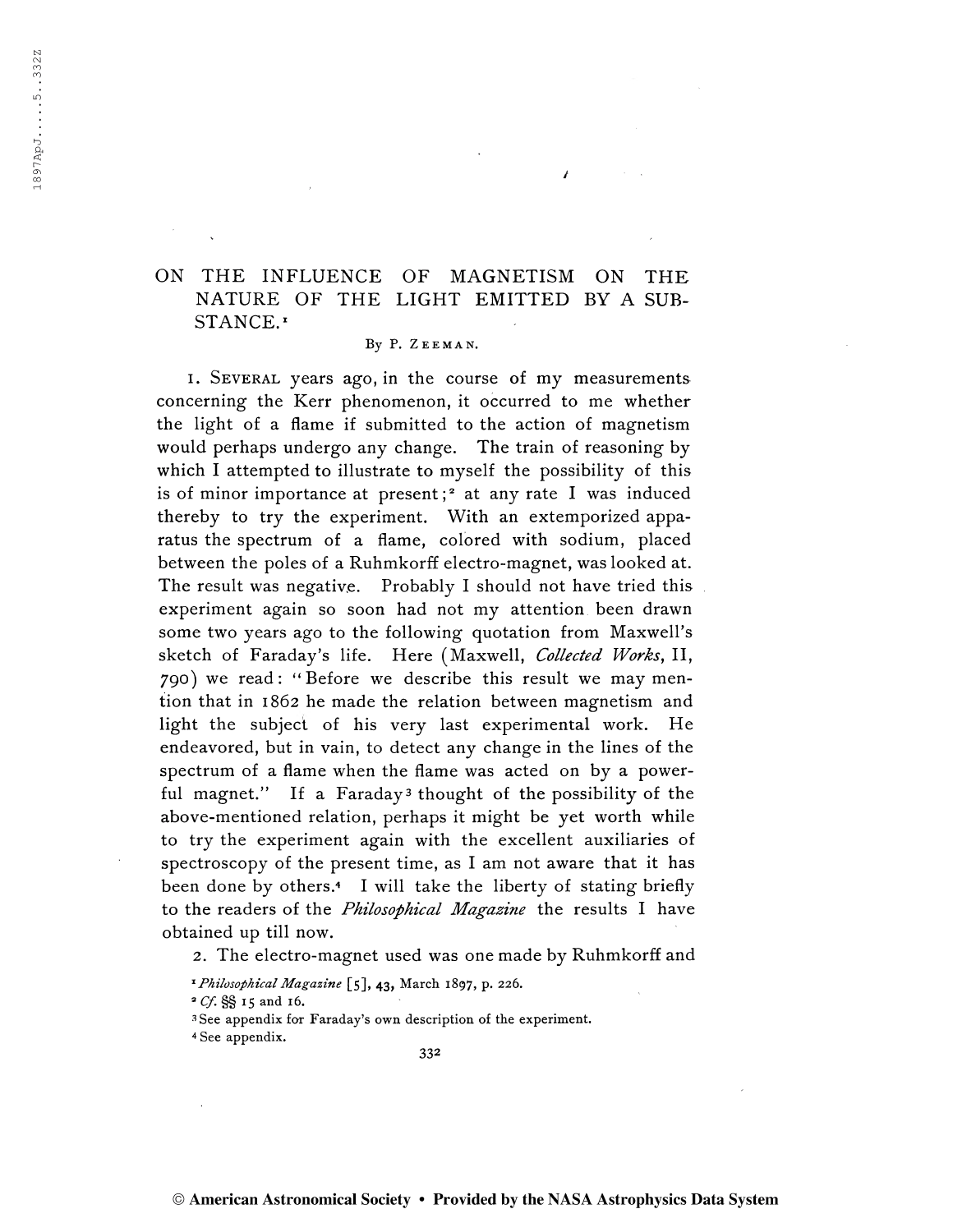of medium size. The magnetizing current furnished by accumulators was in most of the cases 27 amperes, and could be raised to 35 amperes. The light used was analyzed by a Rowland grating, with a radius of 10 feet and with 14,938 lines per inch. The first spectrum was used, and observed with a micrometer eyepiece with a vertical cross-wire. An accurately adjustable slit is placed near the source of light under the influence of magnetism.

3. Between the paraboloidal poles of an electro-magnet the middle part of the flame from a Bunsen burner was placed. A piece of asbestos impregnated with common salt was put in the flame in such a manner that the two D lines were seen as narrow and sharply defined lines on the dark ground. The distance between the poles was about  $7^{mm}$ . If the current was put on, the two D lines were distinctly widened. If the current was cut off they returned to their original position. The appearing and disappearing of the widening was simultaneous with the putting on and off of the current. The experiment could be repeated an indefinite number of times.

4. The flame of the Bunsen was next interchanged with a flame of coal gas fed with oxygen. In the same manner as in § <sup>3</sup> asbestos soaked with common salt was introduced into the flame. It ascended vertically between the poles. If the current was put on again the D lines were widened, becoming perhaps three or four times their former width.

5. With the red lines of lithium, used as carbonate, wholly analogous phenomena were observed.

6. Possibly the observed phenomena  $(\S\S 3, 4, 5)$  will be regarded as nothing of any consequence. One may reason in this manner : widening of the lines of the spectrum of an incandescent vapor is caused by increasing the density of the radiating substance and by increasing the temperature.<sup>1</sup> Now, under the influence of the magnet, the outline of the flame is undoubtedly changed (as is easily seen), hence the temperature and possibly also the density of the vapor is changed. Hence one

<sup>1</sup> Cf. however, also Pringsheim (Wied. Ann.,  $45, 457, 1892$ ).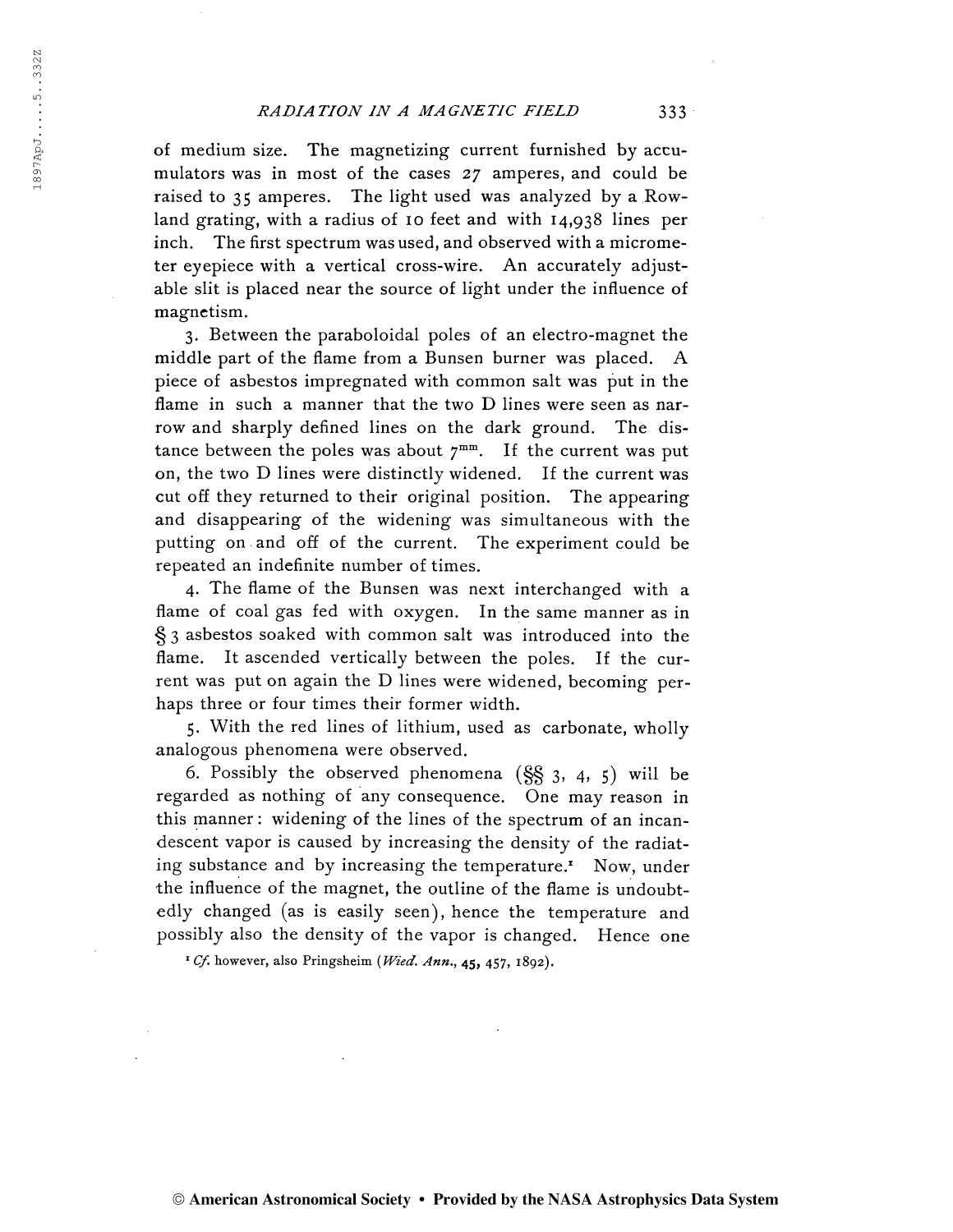might be inclined to account in this manner for the phenomenon.

7. Another experiment is not so easily explained. A tube of porcelain, glazed inside and outside, is placed horizontally between the poles with its axis perpendicular to the line joining the poles. The inner diameter of the tube is  $18^{mm}$ , the outer one  $22^{mm}$ . . The length of the tube is  $15<sup>cm</sup>$ . Caps are screwed on at each end of the tube;<sup>1</sup> these caps are closed by plates of parallel glass at one end and are surrounded by little waterjackets. In this manner, by means of a current of water, the copper caps and the glass plates may be kept sufficiently cool while the porcelain tube is rendered incandescent. In the neighborhood of the glass plates, side tubes provided with taps are fastened to the copper caps. With a large Bunsen burner the tube could be made incandescent over a length of 8cm. The light of an electric lamp, placed sideways at about two meters from the electro-magnet, in order to avoid disturbing action on the arc, was made to pass through the tube by means of a metallic mirror. The spectrum of the arc was formed by means of the grating. With the eyepiece the D lines are focused. This may be done very accurately, as in the center of the bright D lines the narrow reversed lines are often seen. Now a piece of sodium was introduced into the tube. The Bunsen flame is ignited and the temperature begins to rise. A colored vapor soon begins to fill the tube, being at first of a violet, then of a. blue and green color, and at last quite invisible to the naked eye. The absorption soon diminishes as the temperature is increased. The absorption is especially great in the neighborhood of the D lines. At last the two dark D lines are visible. At this moment the poles of the electro-magnet are pushed close to the tube, their distance now being about  $24^{mm}$ . The absorption lines now are rather sharp over the greater part of their length. At the top they are thicker, where the spectrum of the lower, denser vapors was observed. Immediately after

<sup>1</sup> PRINGSHEIM uses similar tubes in his investigation concerning the radiation of: gases, /. c., p. 430.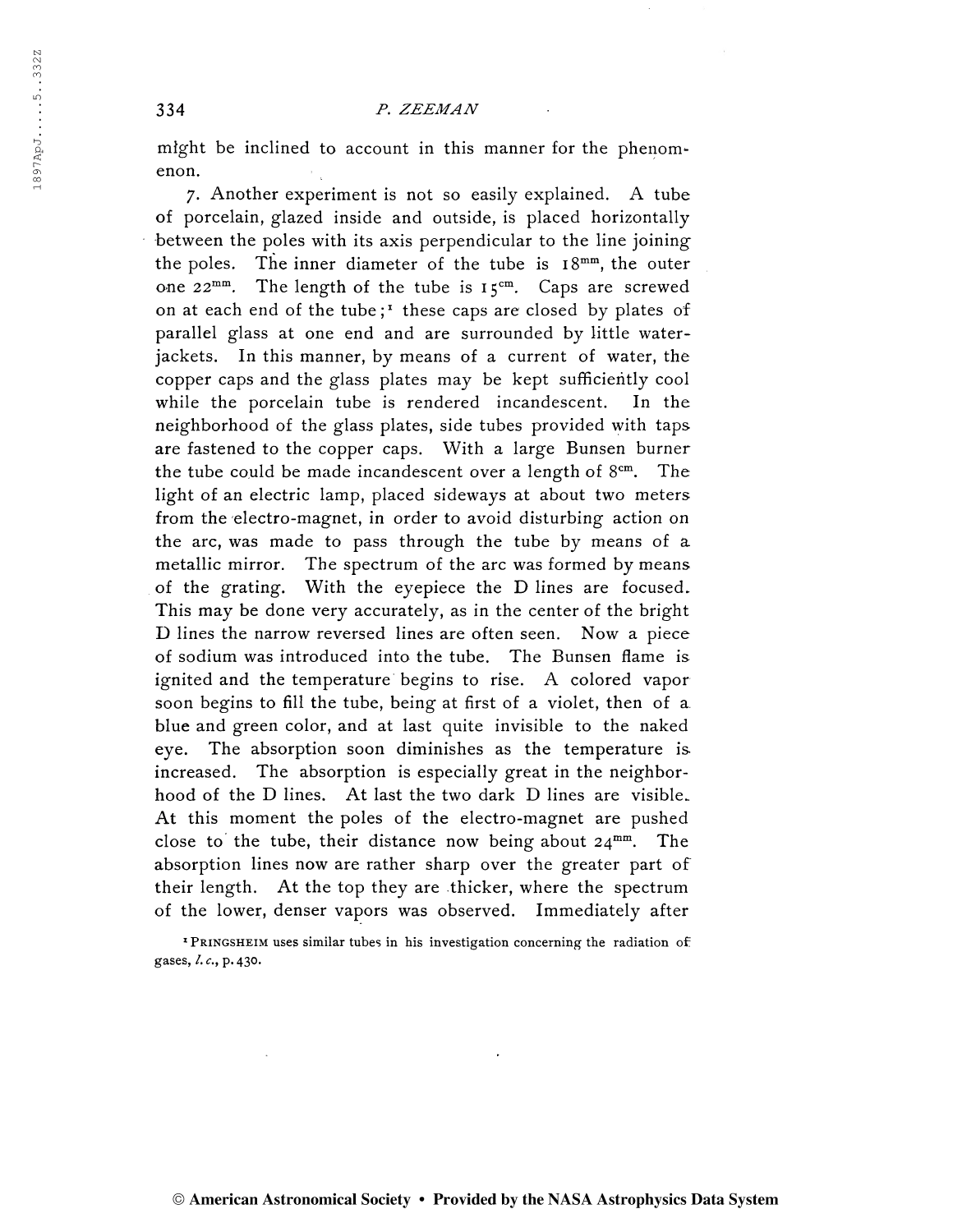the closing of the current the lines widen and are seemingly  $blacker$ ; if the current is cut off they immediately recover their initial sharpness. The experiment could be repeated several times, till all the sodium had disappeared. The disappearance of the sodium is chiefly to be attributed to the chemical action between it and the glazing of the tube. For further experiments, therefore, unglazed tubes were used.

8. One may perhaps try to account for the last experiment  $(\S$  7) in this direction: it is true that the tube used was not of the same temperature at the top and at the bottom ; further, it appears from the shape of the D lines  $(\frac{8}{5})$  that the density of the vapor of sodium is different at different heights. Hence certainly convection currents caused by difference of temperature between the top and bottom were present. Under certain plausible suppositions one may calculate that, by the putting on of the electro-magnet, differences of pressure are originated in the tube of the same order of magnitude as those caused by the difference of temperature. Hence the magnetization will push e. g., the denser layer at the bottom in the direction of the axis of the tube. The lines become widened. For their width at a given height is chiefly determined by the number of incandescent particles at that height in the direction of the axis of the tube. Although this explanation still leaves some difficulties, certainly something may be said for it.

9. The explanation of the widening of the lines attempted in § 8 is no longer applicable to the following variation of the experiment, in which an unglazed tube is used. The inner diameter of the tube, about I<sup>mm</sup> thick, was IO<sup>mm</sup> . The poles of the electro-magnet could be moved till the distance was  $I4^{mm}$ . The tube was now heated by means of the blowpipe instead of with the Bunsen burner, and became in the middle part white hot. The blowpipe and the smaller diameter of the tube make it easier tó bring the upper and lower parts to the same temperature. This is now higher than before  $(\frac{6}{5}, 7)$  and the sodium lines remain visible continuously.<sup>1</sup> One can now wait till the

 $1$  PRINGSHEIM,  $l. c., p. 456$ .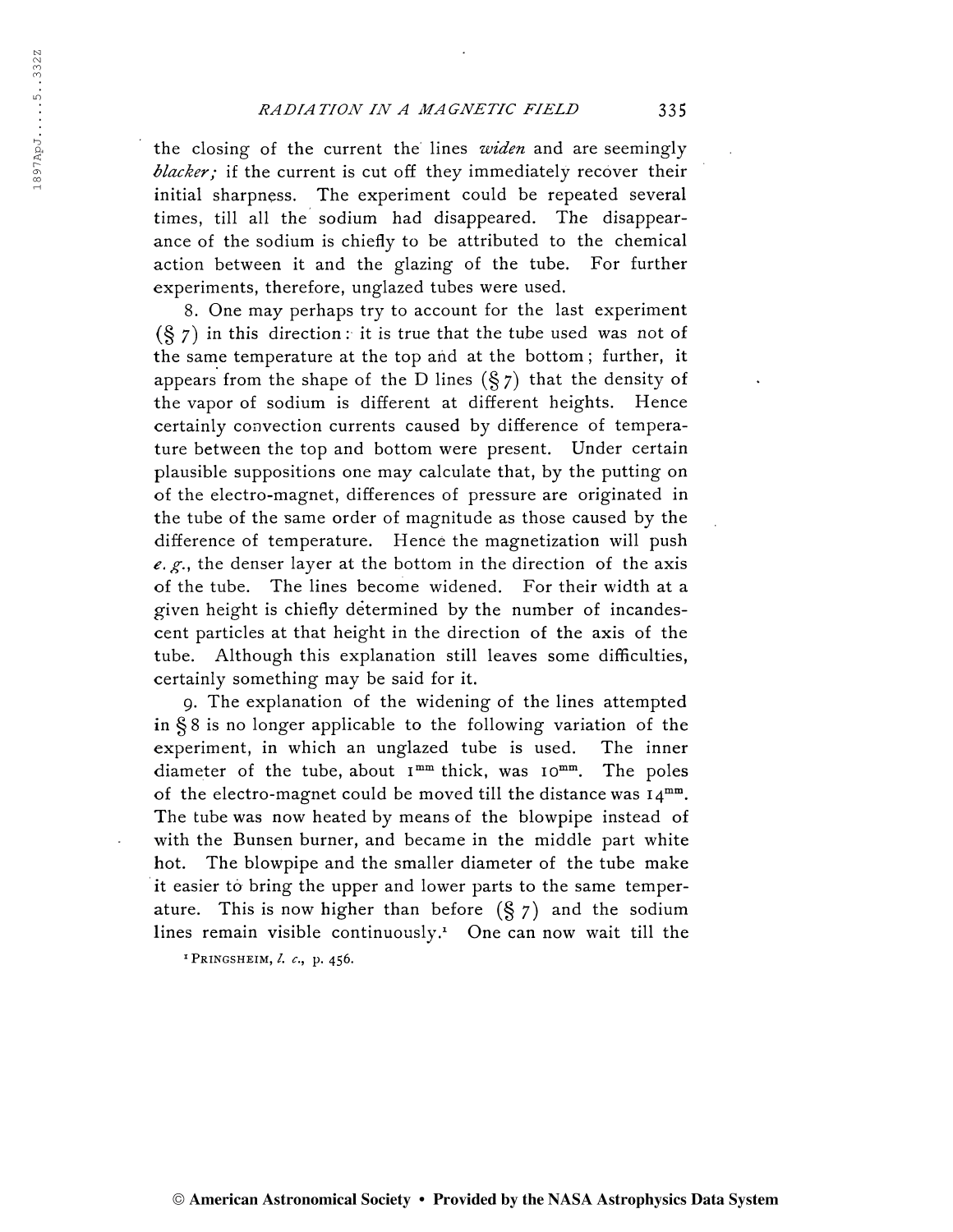density of the sodium vapor is the same at various heights. By rotating the tube continuously round its axis I have still further promoted this. The absorption lines now are equally broad from the top to the bottom. When the electro-magnet was put on, the absorption lines immediately widened along their whole length. Now the explanation in the manner of § 8 fails.

10. I should like to have studied the influence of magnetism on the spectrum of a solid. Oxide of erbium has, as was found by Bunsen or Bahr, the remarkable property of giving by incandescence a spectrum with bright lines. With the dispersion used, however, the edges of these lines were too indistinct to serve my purpose.

11. The different experiments from §§ <sup>3</sup> to 9 make it more and more probable that the absorption—and hence also the emission lines of an incandescent vapor are widened by the action of magnetism. Now if this is really the case, then by the action of magnetism on the free vibrations of the atoms, which are the cause of the line spectrum, other vibrations of changed period must be superposed. That it is really inevitable to admit this specific action of magnetism is proved, I think, by the rest of the present paper.

12. From the representation I had formed to myself of the nature of the forces acting in the magnetic field on the atoms, it seemed to me to follow that with a band spectrum and with external magnetic forces the phenomenon I had found with a line spectrum would not occur.

It is, however, very probable that the difference between a band and a line spectrum is not of a quantitative but of a qualitative kind.<sup>1</sup> In the case of a band spectrum the molecules are complicated ; in the case of a line spectrum the widely separated molecules contain but a few atoms. Further investigation has shown that the representation I had formed of the cause of the widening in the case of a line spectrum in the main was really true.

13. A glass tube, closed at both ends by glass plates with <sup>1</sup> KAYSER in Winklemann's Handbuch, II, 1, p. 421.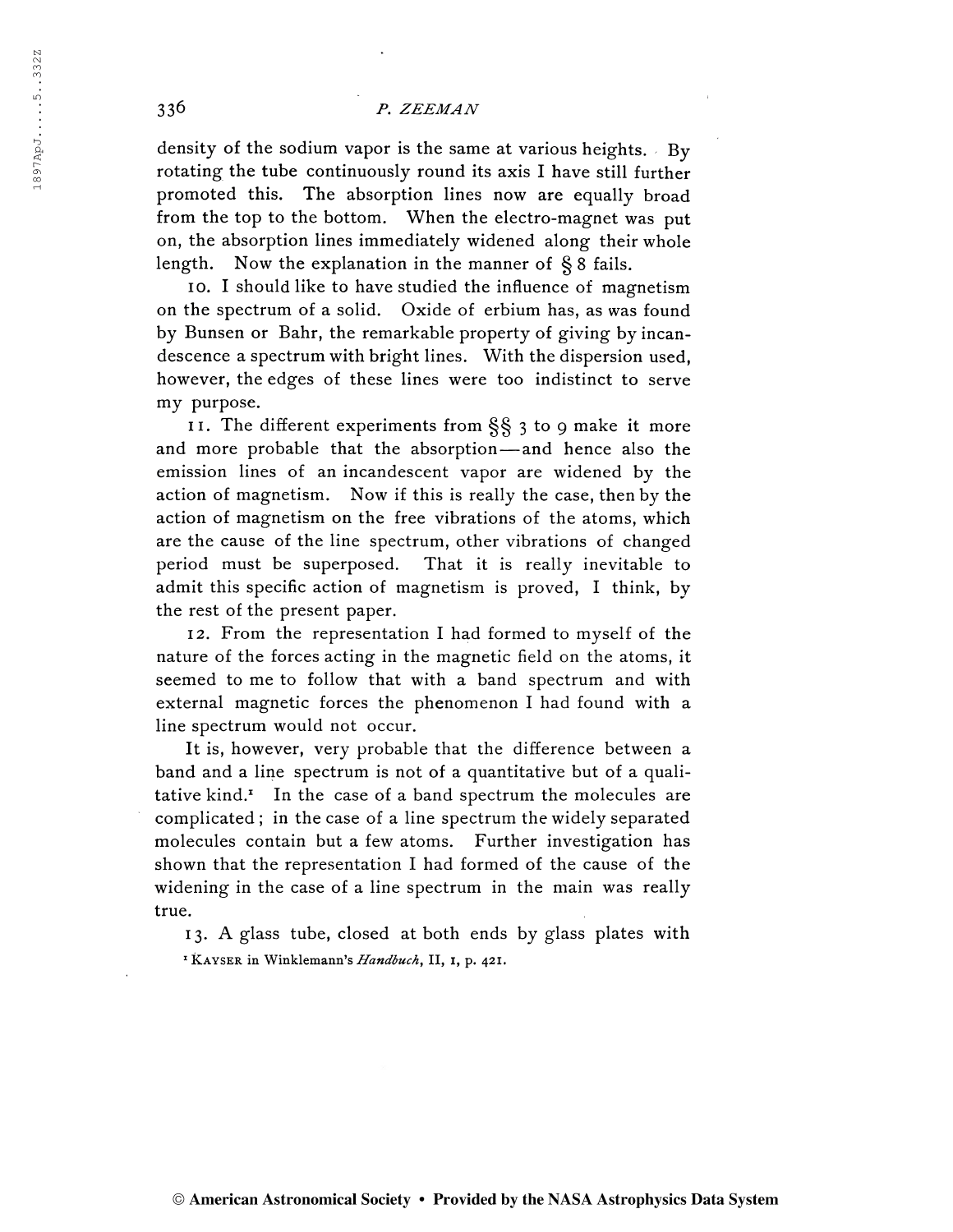# RADIATION IN A MAGNETIC FIELD 337

parallel faces and containing a piece of iodine, was placed between the poles of the Ruhmkorff electro-magnet in the same manner as the tube of porcelain in  $\S$  7. A small flame under the tube vaporized the iodine, the violet vapor filling the tube.

By means of electric light the absorption spectrum could be examined. As the temperature is low this is the band spectrum. With the high dispersion used, there are seen in the bands a very great number of fine dark lines. If the current around the magnet is closed, no change in the dark lines is observed, which is contrary to the result of the experiments with sodium vapor.

The absence of the phenomenon in this case supports the explanation, that even in the first experiment, with sodium vapor  $(\S7)$  the convection currents had no influence. For in the case now considered, the convection currents originated by magnetism, which I believed to be possible in that case, apparently are insufficient to cause a change of the spectrum ; yet, though I could not see it in the appearance of the absorption lines  $(cf.$ §7), the band spectrum is, like the line spectrum, very sensible to changes of density and of temperature.

14. Although the means at my disposal did not enable me to execute more than a preliminary approximate measurement, I yet thought it of importance to determine approximately the value of the magnetic change of the period.

The widening of the sodium lines to both sides amounted to about  $\frac{1}{40}$  of the distance between the said lines, the intensity of the magnetic field being about <sup>10</sup><sup>4</sup> C. G. S. units. Hence follows a positive and negative magnetic change of  $\frac{1}{40000}$  of the period.

15. The train of reasoning mentioned  $in^{\bullet}(1)$ , by which I was induced to search after an influence of magnetism, was at first the following : If the hypothesis is true that in a magnetic field a rotary motion of the ether is going on, the axis of rotation being in the direction of the magnetic forces (Kelvin and Maxwell), and if the radiation of light may be imagined as caused by the motion of the atoms, relative to the center of mass of the molecule, revolving in all kinds of orbits, suppose for simplicity, circles ; then the period, or what comes to the same, the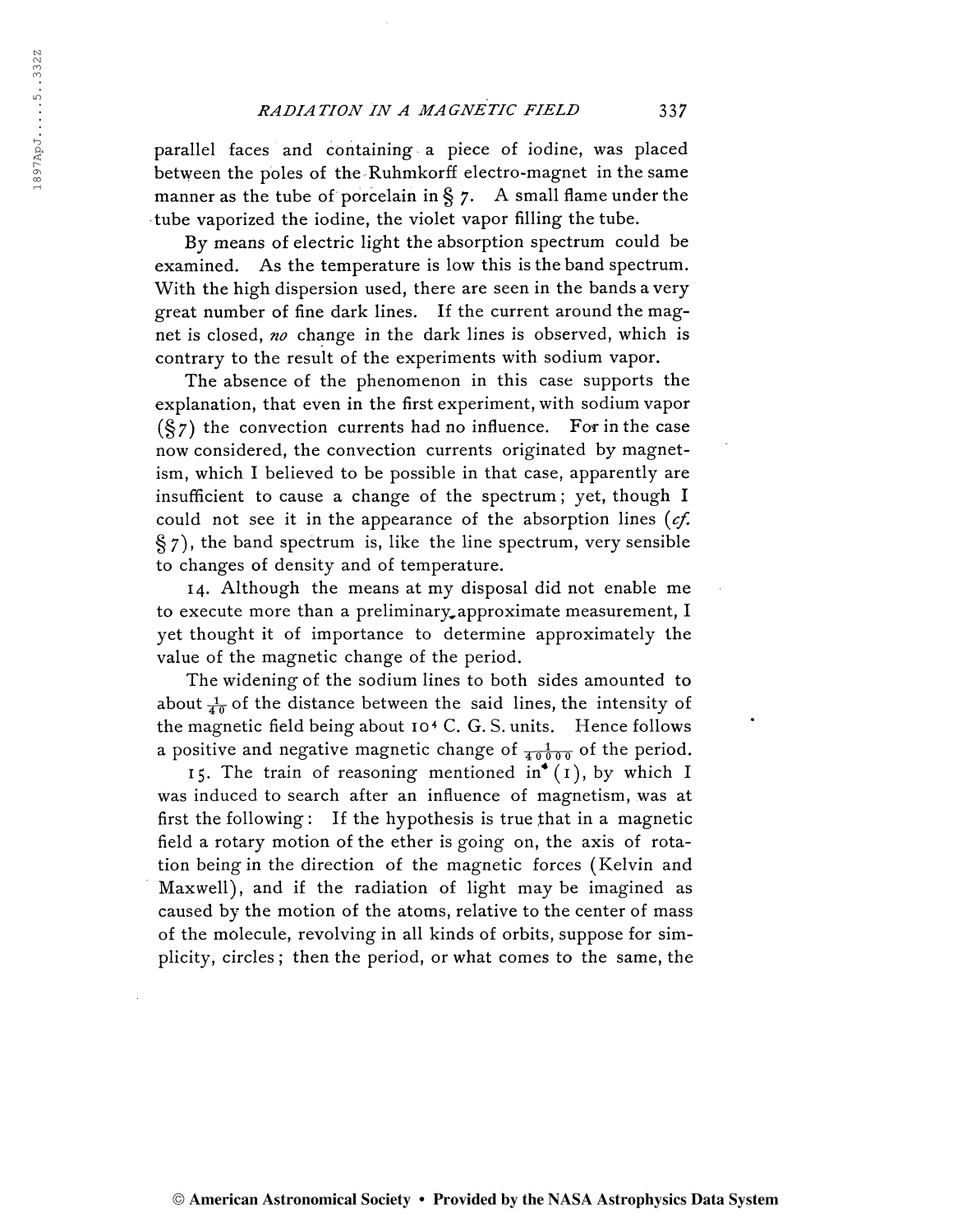time of describing the circumference of these circles, will be determined by the forces acting between the atoms, and then deviations of the period to both sides will occur through the influence of the perturbing forces between ether and atoms. The sign of the deviation, of course, will be determined by the direction of motion, as seen from along the lines of force: The deviation will be the greater the nearer the plane of the circle approximates to a position perpendicular to the lines of force.

16. Somewhat later I elucidated the subject by representing to myself the influence exercised on the period of a vibrating system if this is linked together with another in rapid rotary motion. Lord Kelvin (now forty years ago)<sup>1</sup> gave the solution of the following problem : Let the two ends of a cord of any length be attached to two points at the ends of a horizontal arm made to rotate round a vertical axis through its middle point at a constant angular velocity, and let a second cord bearing a material point be attached to the middle of the first cord. The motion now is investigated in the case when the point is infinitely little disturbed from its position of equilibrium. With great angular velocity the solution becomes rather simple.. Circular vibrations of the point in contrary directions have slightly different periods. If for the double pendulum we substitute a luminiferous atom, and for the rotating arm the rotational motion about the magnetic lines of force, the relation of the mechanical problem to our case will be clear.

It need not be proved that the above-mentioned considerations are at most of any value as indications of somewhat analogous cases. I communicate them, however, because they were the first motive of my experiments.

17. A real explanation of the magnetic change of the period seemed to me to follow from Professor Lorentz's theory.<sup>2</sup>

In this theory it is assumed that in all bodies small electri-

<sup>1</sup> Proc. R. Soc., 1856.

<sup>2</sup> LORENTZ, La Théorie électromagnétique de Maxwell. Leyde, 1892; and Versuch einer Theorie der electrischen und optischen Erscheinungen in bewegten Körpern. Leyden, 1895.

© American Astronomical Society • Provided by the NASA Astrophysics Data System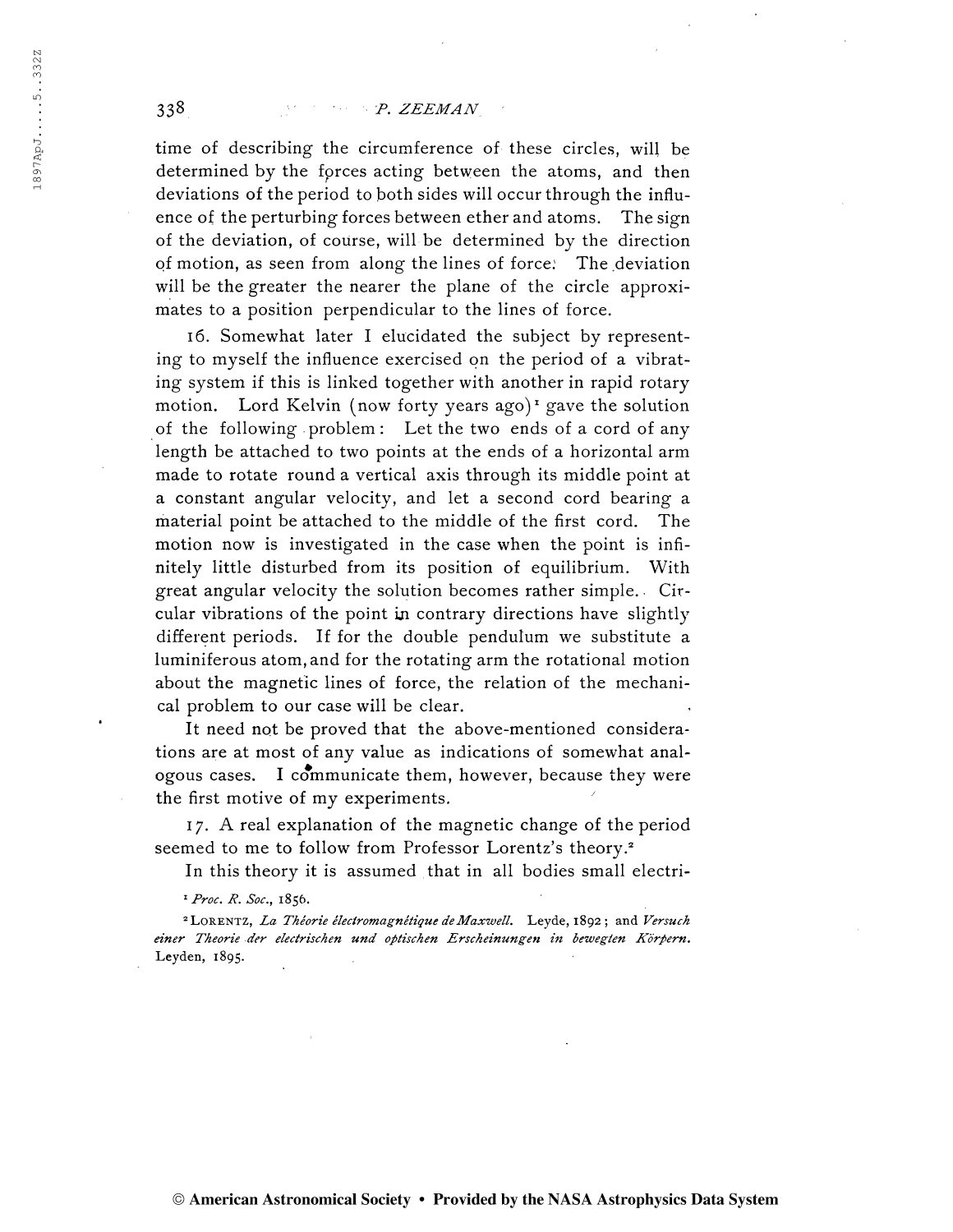### RADIATION IN A MAGNETIC FIELD 339

cally charged particles with a definite mass are present, that all electric phenomena are dependent upon the configuration and motion of these "ions," and that light vibrations are vibrations of these ions. Then the charge, configuration, and motion of the ions completely determine the state of the ether. The said ion, moving in a magnetic field, experiences mechanical forces of the kind above mentioned, and these must explain the variation of the period. Professor Lorentz, to whom I communicated these considerations, at once kindly informed me of the manner in which, according to his theory, the motion of an ion in a magnetic field is to be calculated, and pointed out to me that, if the explanation following from his theory be true, the edges of the lines of the spectrum ought to be circularly polarized. The amount of widening might then be used to determine the ratio between charge and mass, to be attributed in this theory to a particle giving out the vibrations of light.

The above-mentioned extremely remarkable conclusion of Professor Lorentz relating to the state of polarization in the magnetically widened lines I have found to be fully confirmed by experiment  $(\S 20)$ .

18. We shall now proceed to establish the equations of motion of a vibrating ion, when it is moving in the plane of  $(x,$  $y$ ) in a uniform magnetic field in which the magnetic force is everywhere parallel to the axis of  $z$  and equal to  $H$ . The axes are chosen so that if x is drawn to the east, y to the north, z is upwards. Let  $e$  be the charge (in electro-magnetic measure) of the positively charged ion,  $m$  its mass. The equations of relative motion then are :

$$
m \frac{d^2 x}{d t^2} = -k^2 x + e H \frac{d y}{d t}
$$
  
\n
$$
m \frac{d^2 y}{d t^2} = -k^2 y - e H \frac{d x}{d t}
$$
 (1)<sup>T</sup>

The first term of the second member expresses the elastic force drawing back the ion to its position of equilibrium ; the

<sup>1</sup> These equations are like those of the Foucault pendulum, and of course lead to similar results.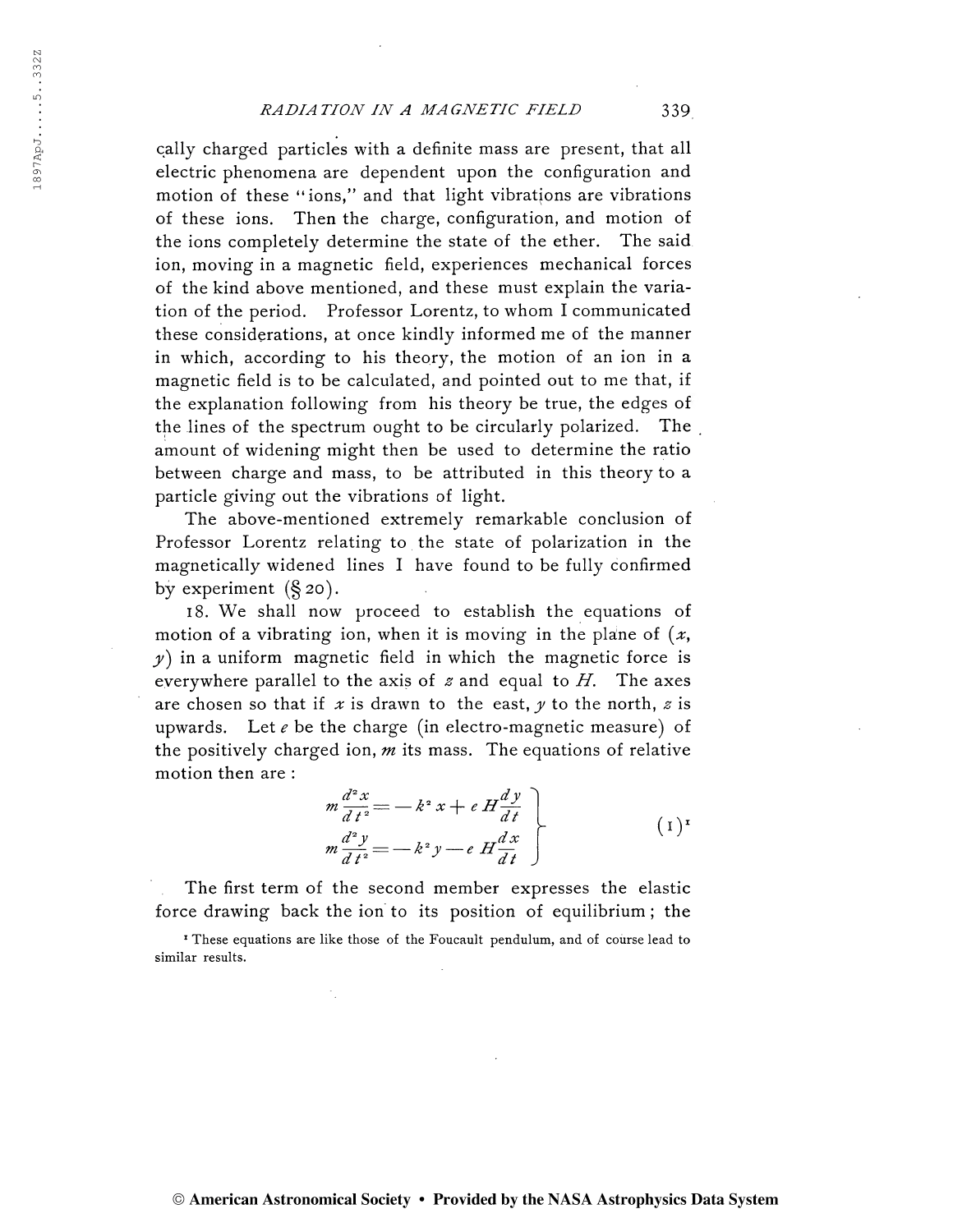second term gives the mechanical force due to the magnetic field. They are satisfied by

$$
x = a e^{st} \n y = \beta e^{st} \tag{2}
$$

provided that

$$
m s2 a = - k2 a + e H s \beta
$$
  
\n
$$
m s2 \beta = - k2 \beta - e H s a
$$
\n(3)

where  $m$ ,  $k$ ,  $e$  are to be regarded as known quantities.

For us the period T is particularly interesting. If  $H = 0$ , it follows from (3) that

$$
S = i\frac{k}{\sqrt{m}} = i\frac{2\pi}{T}
$$
  
or  

$$
T = \frac{2\pi\sqrt{m}}{k}.
$$
 (4)

If  $H$  is not 0, it follows from  $(3)$  approximately that

$$
S = i \frac{k}{\sqrt{m}} \bigg( \mathbf{I} \mp \frac{e \ H}{2 \ k \ \sqrt{m}} \bigg).
$$

Putting  $T'$  for the period in this case, we have

$$
V m \t 2 k V m'
$$
  
therefore period in this case, we have  

$$
T' = \frac{2 \pi V \bar{m}}{k} \left( I \pm \frac{e H}{2 k V \bar{m}} \right).
$$
 (5)

Hence the ratio of the change of period to the original period becomes

$$
\frac{e H}{2 k \sqrt{m}} = \frac{e}{m} \cdot \frac{HT}{4 \pi}.
$$
 (6)

A particular solution of  $(1)$  is that representing the motion of the ions in circles. If revolving in the positive direction (viz., in the direction of the hands of a watch for an observer standing at the side towards which the lines of force are running) the period is somewhat less than if revolving in the negative direction. The period in the first case is determined by the value of (5) with the minus sign, in the second with the plus.

The general solution of (1) shows that the ions describe, besides circles, also slowly rotating elliptical orbits. In the general case, the original motion of the ion having an arbitrary position in space, it is perfectly clear that the projection of the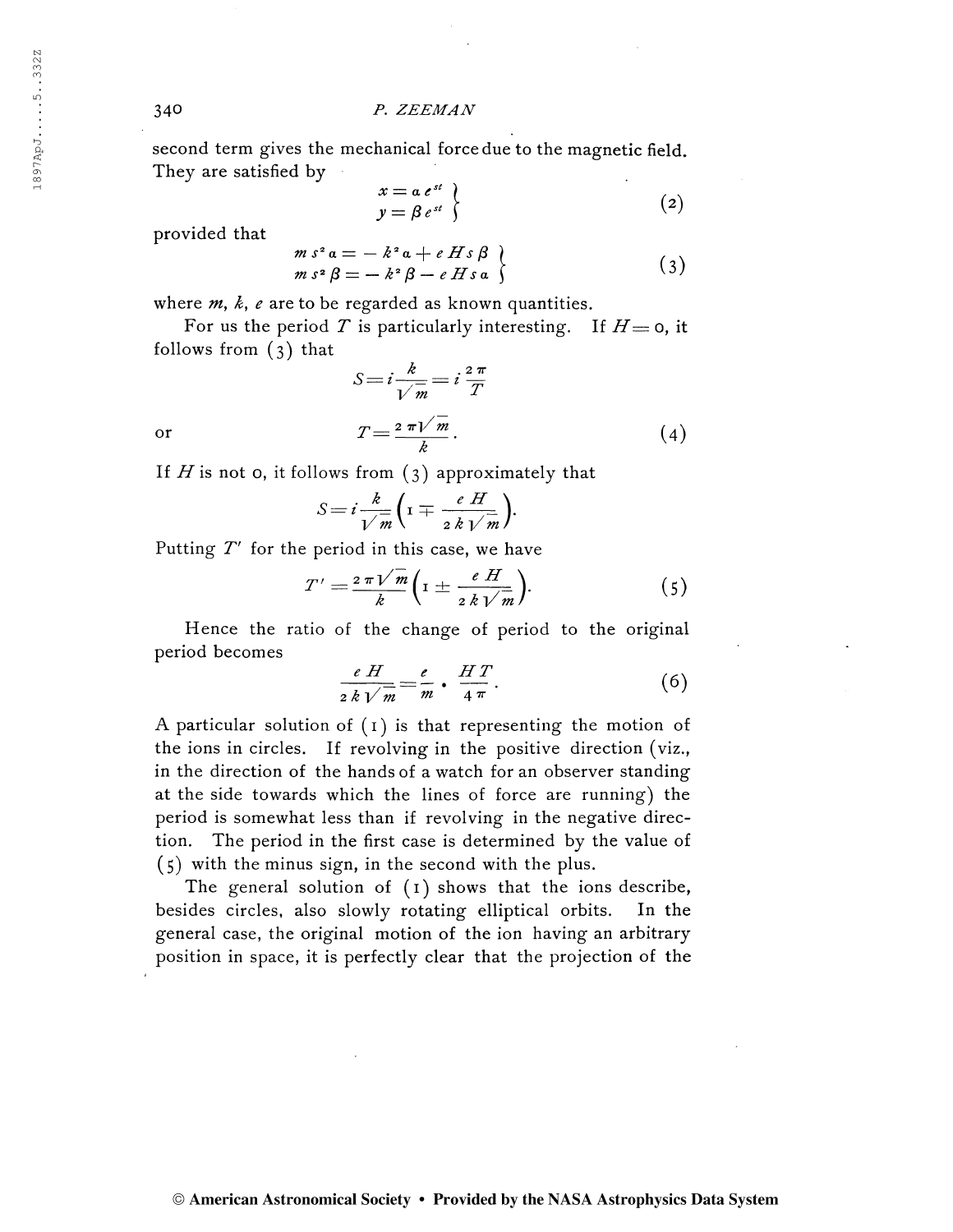# RADIATION IN A MAGNETIC FIELD 341

motion in the plane of  $(x, y)$  has the same character. The motion resolved in the direction of the axis of  $z$  is a simple harmonic motion, independent of and not disturbing the one in the plane of  $(x, y)$ , and hence one not influenced by the magnetic forces. Of course, the consideration of the motion of an ion now given is only to be regarded as the very first sketch of the theory of luminiferous motions.

19. Imagine an observer looking at a flame placed in a magnetic field in a direction such that the lines of force run towards or from him.

Let us suppose that the said observer could see the very ions of § 18 as they are revolving; then the following will be remarked : There are some ions moving in circles and hence emitting circularly polarized light ; if the motion is round in the positive direction the period will, for instance, be longer than with no magnetic field; if in the negative direction, shorter. There will also be ions seemingly stationary and really moving parallel to the lines of force with unaltered period. In the third place there are ions which seem to move in rotating elliptical orbits.

If one desires to know the state of the ether originated by the moving ions one may use the following rule, deduced by Professor Lorentz from the general theory : Let us suppose that in a molecule an ion  $P$ , of which the position of equilibrium is  $\frac{1}{f}$  $P_{\circ}$ , has two or more motions *at the same time*, viz., let the vector  $P_{\alpha}P$  always be obtained by adding the vectors  $P_{\alpha}P$  which should occur in each of the component motions at that moment ; then the state in the ether at a very great distance in comparison with  $P_{\rho}P$  will be obtained by superposing the states which would occur in the two cases taken separately.

Hence it follows in the first place that a circular motion of an ion gives circularly polarized light to points on the axis of the circle.

Further, one may choose instead of the above-considered elliptical orbits a resolution more suited to our purpose. One may resolve the motion of the ion, existing before the putting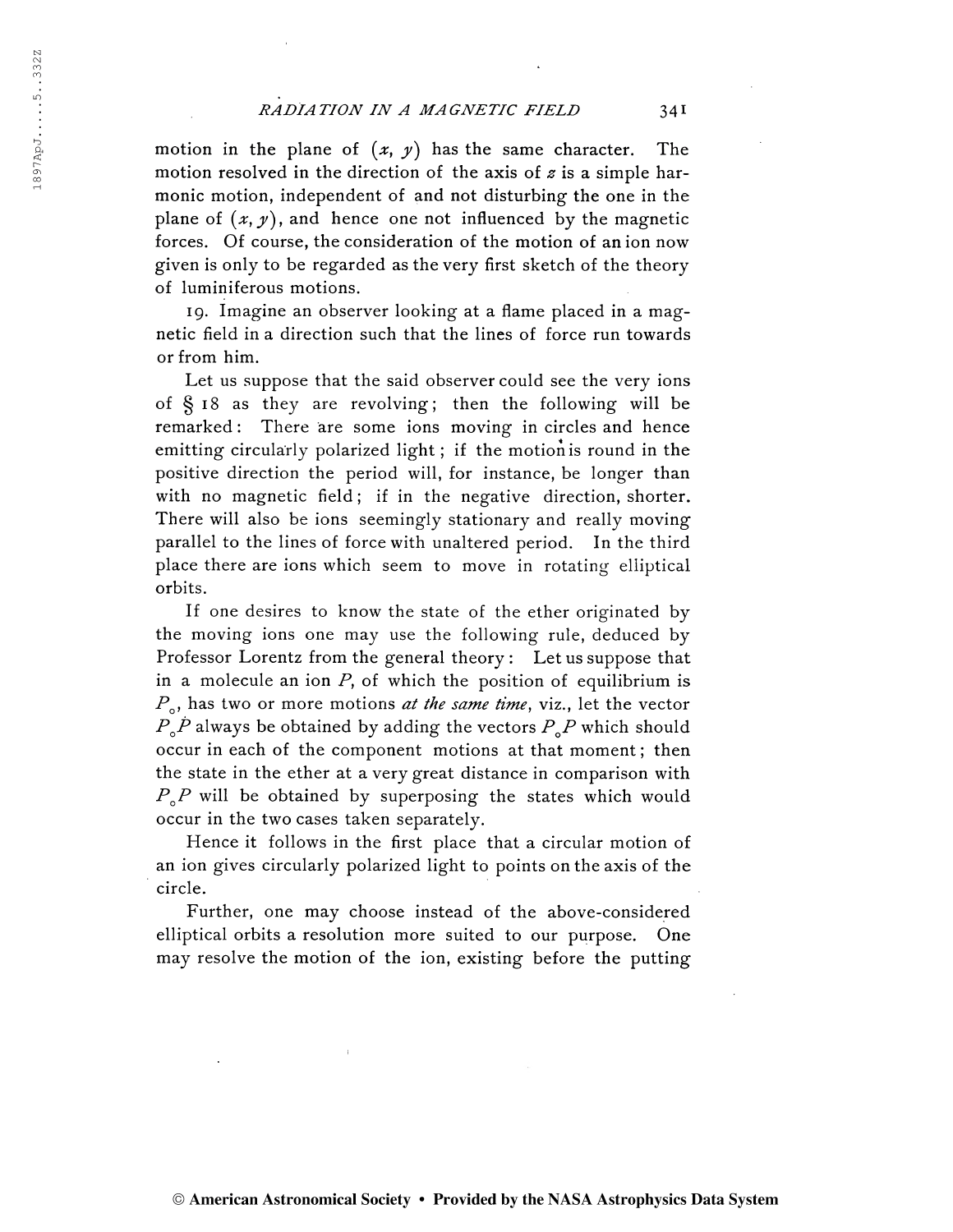on of the magnetic force, into a rectilinear harmonic motion parallel to the axis of  $z$  and two circular (right-handed and lefthanded) motions in the plane of  $(x, y)$ .

The first remains unchanged under the influence of the magnetic force, the periods of the last are changed.

By the action of the grating the vibrations originated by the motion of the ions are sorted according to the period, and hence the complete motion is broken up into three groups. The line will be a triplet. At any rate one may expect that the line of the spectrum will be wider than in the absence of the magnetic field, and that the edges will give out circularly-polarized light.<sup>1</sup>

20. A confirmation of the last conclusion may be certainly taken as a confirmation of the guiding idea of Professor Lorentz's theory. To decide this point by experiment, the electro-magnet of  $\S$  2, but now with pierced poles, was placed so that the axes of the holes were in the same straight line with the center of the grating. The sodium lines were observed with an eyepiece with a vertical cross-wire. Between the grating and the eyepiece were placed the quarter-undulation plate and Nicol which I formerly used in my investigation of the light normally reflected from a polarly magnetized iron mirror.<sup>2</sup>

The plate and the Nicol were placed relatively in such a manner that right-handed circularly polarized light was quenched. Now according to the preceding the widened line must at one edge be right-handed circularly polarized, at the other edge lefthanded. By a rotation of the analyzer over 90° the light that was first extinguished will be transmitted, and vice versa. Or, if first the right edge of the line is visible in the apparatus, a reversal of the direction of the current makes the left edge visible. The cross-wire of the eyepiece was set in the bright line. At the reversal of the current the visible line moved! This experiment could be repeated any number of times.

<sup>&</sup>lt;sup>I</sup> I saw afterward that Stoney, Trans. R. Soc., Dublin, IV, endeavors to explain the existence of doublets and triplets in a spectrum by the rotation of the elliptical orbits of the "electrons" under the influence of perturbing forces.

<sup>&</sup>lt;sup>2</sup> ZEEMAN, Communications of the Leyden Laboratory, No. 15.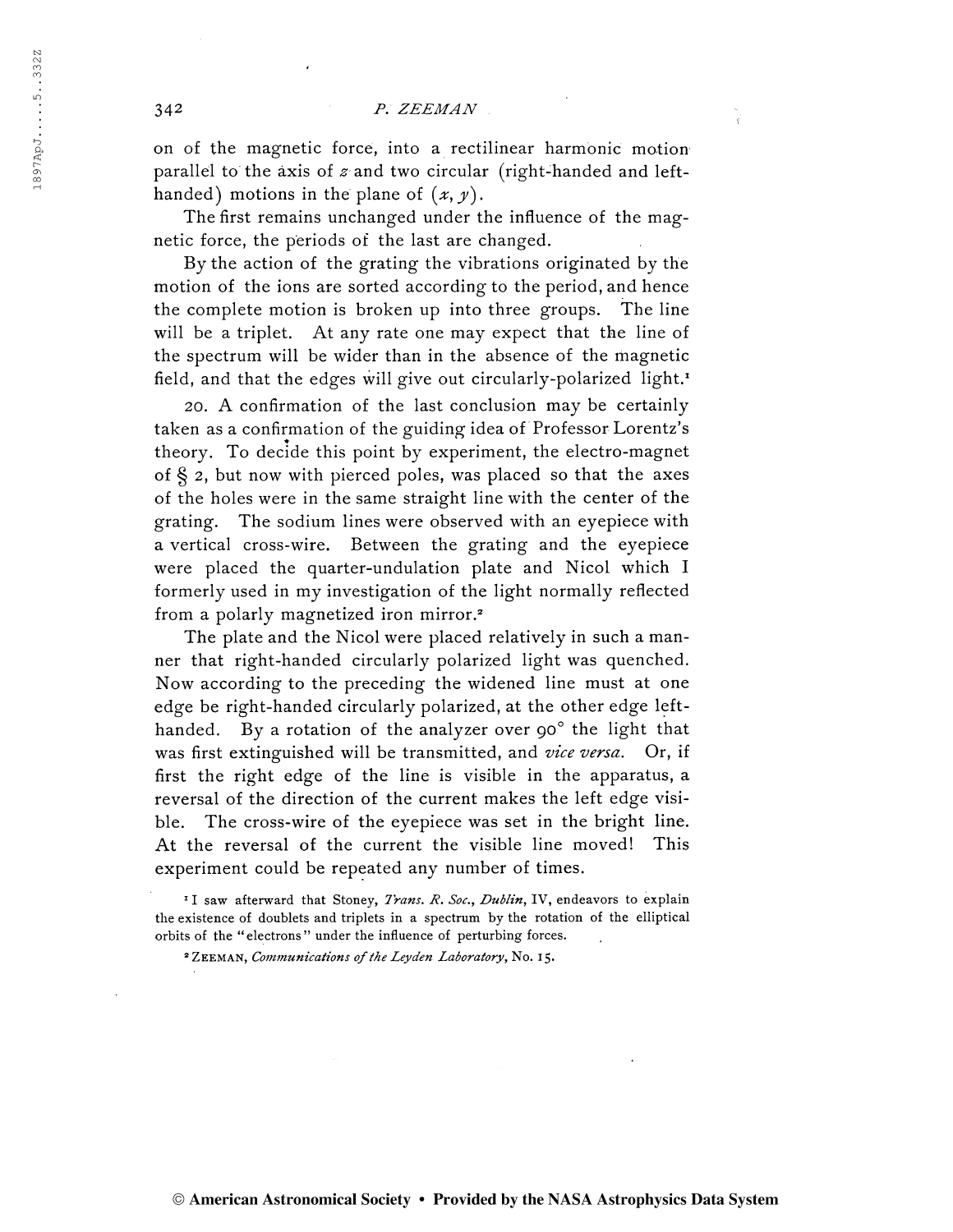$1897$ ApJ.....5..332Z

1897ApJ.....5..332Z

2 1. A small variation of the preceding experiment is the following: With unchanged position of the quarter-wave plate the analyzer is turned round. The widened line is then, during one revolution, twice wide and twice fine.

22. The electro-magnet was turned 90 $^{\circ}$  in a horizontal plane from the position of  $\S$  20, the lines of force now being perpendicular to the line joining the slit with the grating. The edges of the widened line now appeared to be plane polarized, at least in so far as the present apparatus permitted to see, the plane of polarization being perpendicular to the line of the spectrum. This phenomenon is at once evident from the consideration § 19. The circular orbits of the ions being perpendicular to the lines of force are now seen on their edges.

23. The experiments 20 to 22 may be regarded as a proof that the light vibrations are caused by the motion of ions, as introduced by Professor Lorentz in his theory of electricity. From the measured widening  $(\S 14)$  by means of relation  $(6)$ , the ratio  $e : m$  may now be deduced. It thus appears that  $e : m$ is of the order of magnitude 107 electro-magnetic C. G. S. units. Of course this result from theory is only to be considered as a first approximation.

24. It may be deduced from the experiment of § 20 whether the positive or the negative ion revolves.

If the lines of force were running towards the gratings, the right-handed circularly polarized rays appeared to have the smaller period. Hence in connection with  $\S$  18 it follows that the positive ions revolve, or at least describe the greater orbit.

25. Now that the magnetization of the lines of a spectrum can be interpreted in the light of the theory of Professor Lorentz, the further consideration of it becomes specially attractive. A series of further questions already present themselves. It seems very promising to investigate the motion of the ions for various substances, under varying circumstances of temperature and pressure, with varying intensities of the magnetization. Further inquiry must also decide as to how far the strong mag-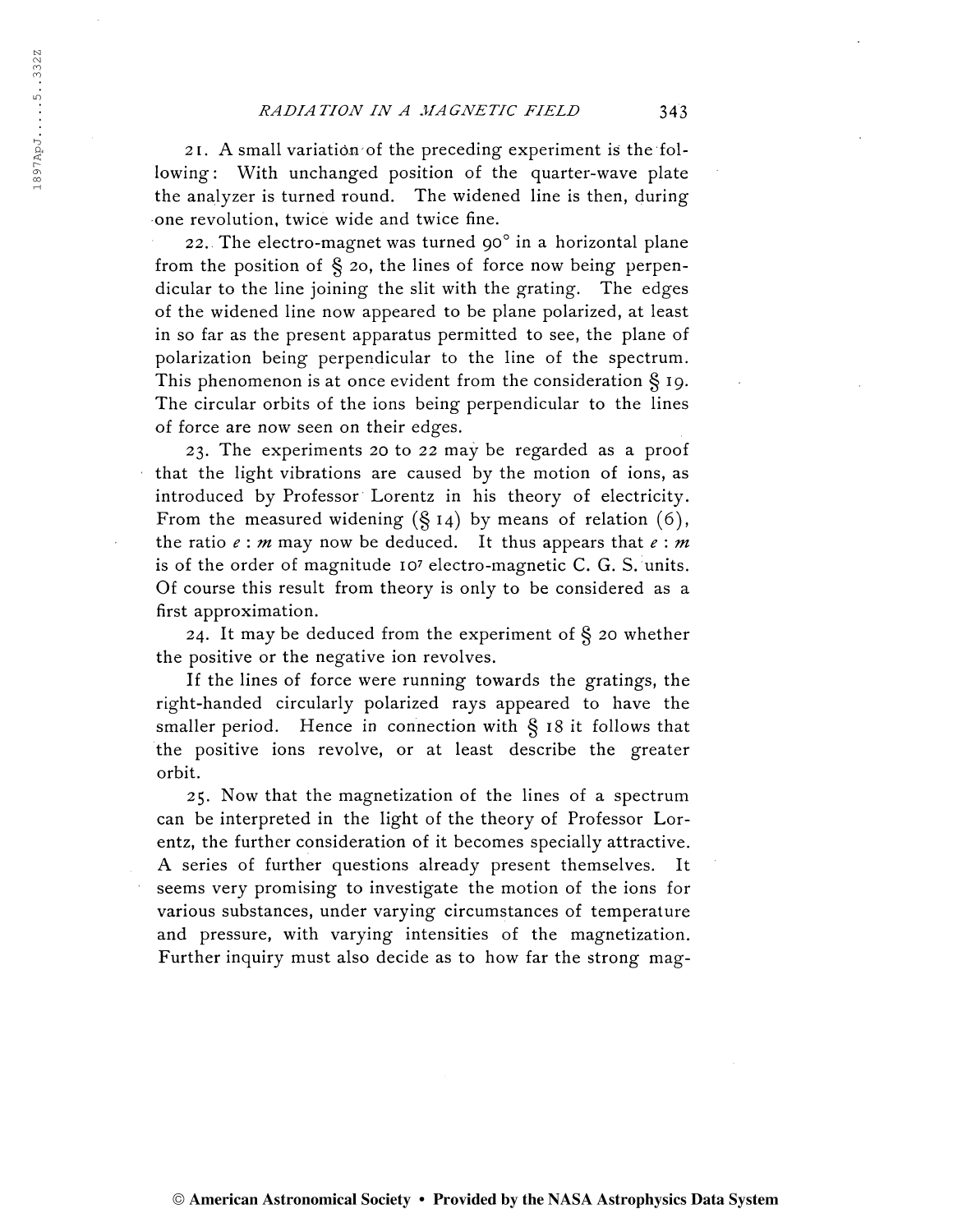netic forces existing according to some at the surface of the Sun may change its spectrum.

The experiments described have been made in the physical laboratory at Leyden, to the Director of which, Professor Kammerlingh Onnes, I am under great obligations for continuous interest in the present subject.

Amsterdam, January 1897.

## APPENDIX.

Since the publication of my original paper in the *Proceedings* of the Academy at Amsterdam, and while the present paper was in the press, I have become acquainted with two attempts, till now unknown to me, in the same direction, and also with the original account of Faraday's experiment referred to in § 1. The last is to be found in Faraday's Life by Dr. Bence Jones, II, 449 (1870) and as it is extremely remarkable I will reprint it here :

1862 was the last year of experimental research. Steinheil's apparatus for producing the spectrum of different substances gave a new-method by which the action of magnetic poles upon light could be tried. In January he made himself familiar with the apparatus, and then he tried the action of the great magnet on the spectrum of chloride of sodium, chloride of barium, chloride of strontium, and chloride of lithium.

On March 12 he writes:

Apparatus as on last day (January 28) but only ten pairs of voltaic battery for the electro-magnet.

The colorless gas flame ascended between the poles of the magnet, and the salts of sodium, lithium, etc., were used to give color. A Nicol's polarizer was placed just before the intense magnetic field, and an analyzer at the other extreme of the apparatus. Then the electro-magnet was made, and unmade, but not the slightest trace of effect on or change in the lines in the spectrum was observed in any position of polarizer or analyzer.

Two other pierced poles were adjusted at the magnet, the colored flame established between them, and only that ray taken up by the optic apparatus which came to it along the axis of the poles,  $i. e.,$  in the magnetic axis, or line of magnetic force. Then the electro-magnet was excited and rendered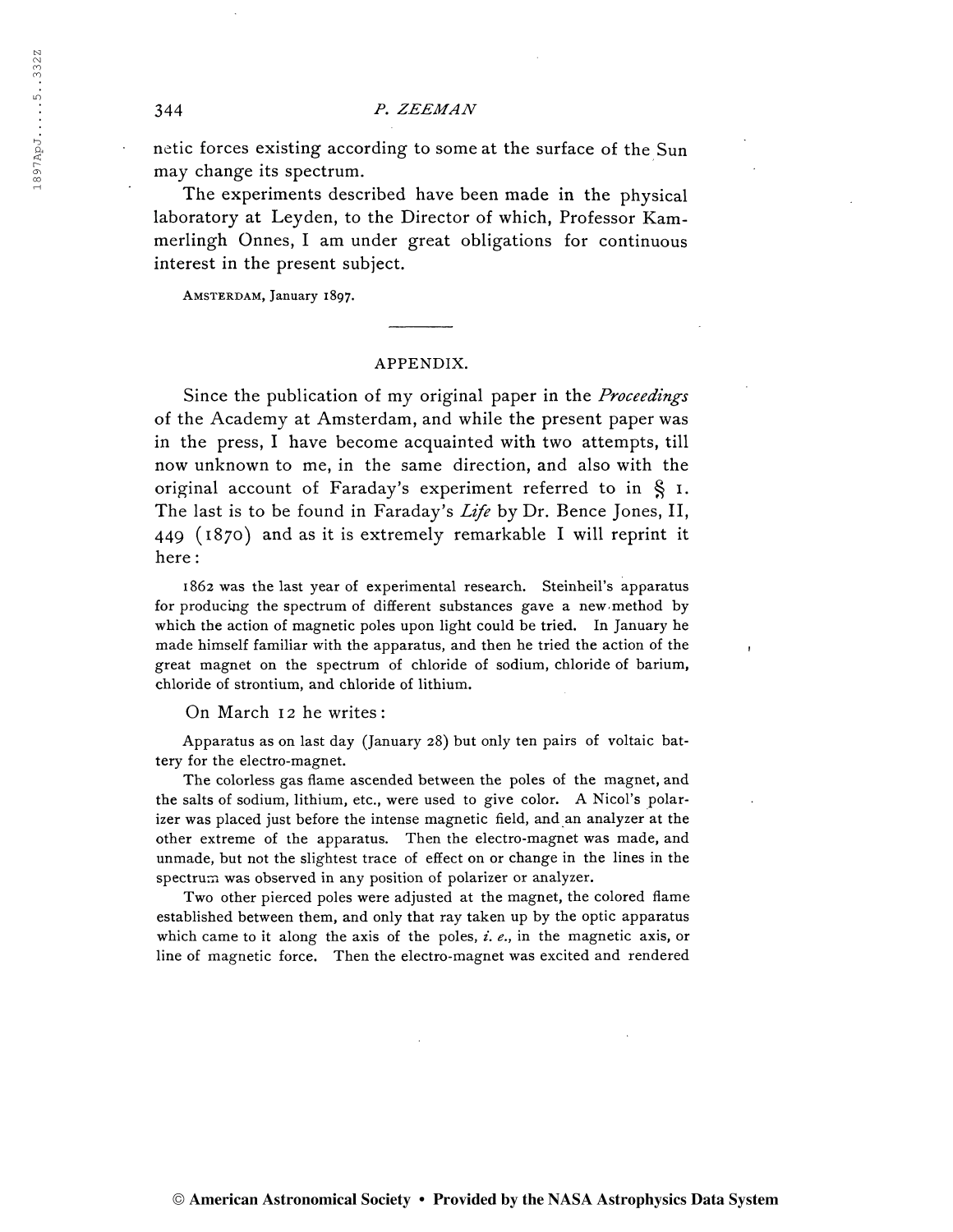neutral, but not the slightest effect on the polarized or unpolarized ray was observed.

This was the last experimental research that Faraday made.

In 1875 we have a paper by Professor Tait, who has kindly sent me a copy, "On a Possible Influence of Magnetism on the Absorption of Light, and some correlated subjects" (*Proc. R.* Soc. Edinburgh, session 1875–6, p. 118). Professor Tait remarks that a paper by Professor Forbes read at the Society, and some remarks upon it by Maxwell, have recalled to him an experiment tried by him several times, but which hitherto has led to no result. Then the paper proceeds :

The idea is briefly this: The explanation of Faraday's rotation of the plane of polarization of light by a transparent diamagnetic requires, as shown by Thomson, molecular rotation of the luminiferous medium. The planepolarized ray is broken up, while in the medium, into its circularly polarized components, one of which rotates with the ether so as to have its period accelerated, the other against it in a retarded period. Now, suppose the medium to absorb one definite wave-length only, then —if the absorption is not interfered with by the magnetic action —the portion absorbed in one ray will be of a shorter, in the other of a longer, period than if there had been no magnetic force ; and thus, what was originally a single dark absorption line might become a double line, the components being less dark than the single one.

Hence here the idea is perfectly clearly expressed of the experiment, tried in vain; an idea closely akin to that of  $\S$  15 above, both being in fact founded on Kelvin's theory of the molecular rotation of the luminiferous medium, though not directly applicable to the experiment of § 9, in which case the lines of magnetic force are perpendicular to the axis of the tube.

In the second place I have to mention two papers by the late M. Fievez, to which attention has been drawn by M. van Aubel, in a letter to Professor Onnes and intended for communication to the Academy of Sciences, Amsterdam. Professor Onnes read the letter at the January meeting, and made at the same time some explanatory remarks of which in the following I make free and extensive use. The papers referred to are : M. Fievez, "De l'Influence du Magnétisme sur les Caractères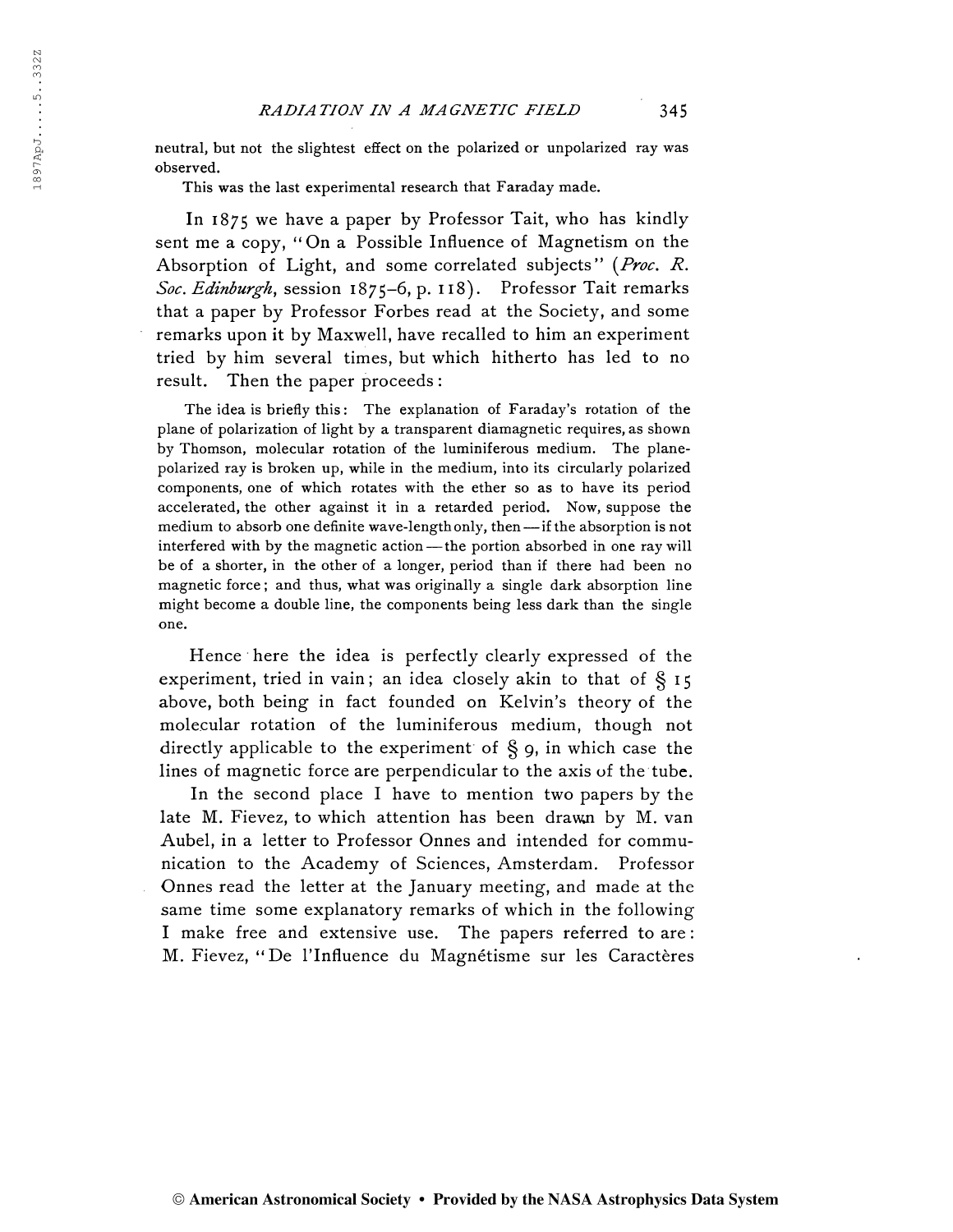des Raies spectrales" (Bulletin de l'Acad, des Sciences de Belgique, 3 e série, tome 9, 381, 1885); and Fievez, "Essai sur l'Origine des Raies de Fraunhofer, en rapport avec la Constitution du Soleil" (l. c.,  $3^e$  série, tome 12, 30, 1886). Here experiments are described as in §§4 and 13 of the present paper. Nothing, however, is observed about the widening of the absorption lines, nor about the polarization of the emitted light. The results obtained by M. Fievez merit careful attention and consideration. He has observed with a flame in a magnetic field not only widening but reversal and double reversal of the lines of the spectrum, the lines at the same time becoming more brilliant. Unfortunately quantitative details are not given. The facts observed in some cases by Fievez are qualitatively not in accordance with my observations or what is to be deduced from my results. Hence even in the cases where the results are qualitatively in accordance, the question remains whether Fievez has observed the same phenomenon. The field used by Fievez seems to have been more intense than the one I had at my disposal. Is it possible perhaps to account in this manner for the "double renversement (c'est-à-dire l'apparition d'une raie brilliante au milieu de la raie noire élargie)?" I think the answer must be in the negative. For, arguing from  $\S$  19, a line must widen, or else, the field being very intense, become a triplet. We cannot but understand from Fievez's description of the experiment that the light was emitted perpendicular to the lines of force. Now the double reversed line of Fievez is not the triplet to be expected from theory, for it is expressly stated by Fievez that the line experimented upon is not the simple line of the spectrum, but one previously widened and reversed (by some agency independent of magnetism). By the action of magnetism a brilliant line in the center of the black line appears. Hence perhaps one may interpret the case of double reversal as a direct action of magnetism, but then only as a doubling of the absorption line and not as a division of the original lines into three parts. As the application of Lorentz's theory given in §18 is confessedly only a very first sketch,